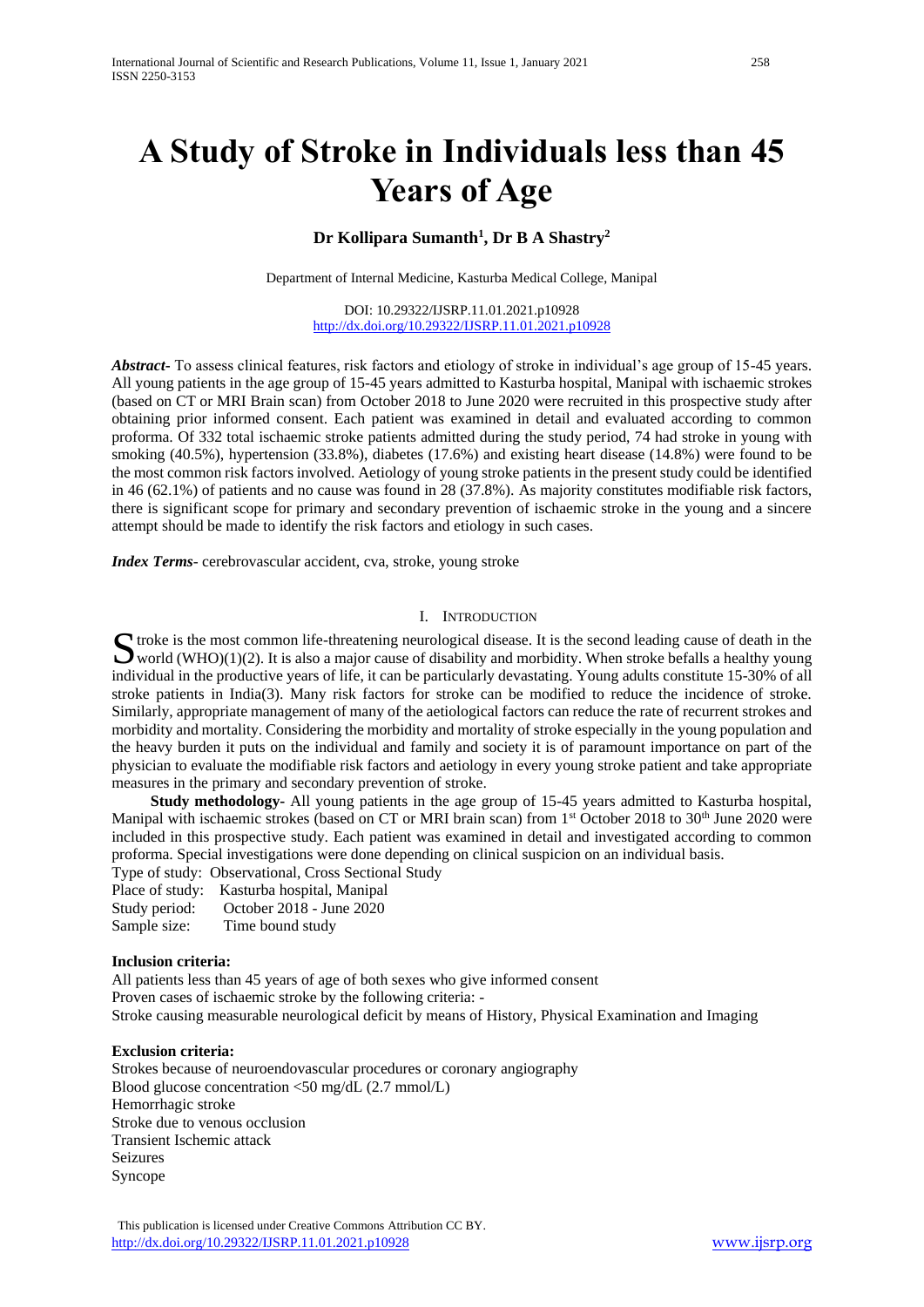#### **Statistical analysis-**

SPSS 22 software (IBM SPSS statistics, USA) - FOR DATA ANALYSIS Categorical variables-frequency and percentage. Continuous variables-mean and standard deviation and also as median and interquartile range, where required.

II. RESULTS-

# **1. Demography**

The present study was undertaken in KMC, Manipal from October 2018 to June 2020 of ischaemic stroke patients of less than 45 years of age. During the study period a total of 332 ischaemic stroke patients were admitted. Out of this 74 (22.28%) patients were young (Fig 1). The age distribution is shown in Table 1 (Fig 3). The mean age at onset of stroke was 37.86 years (standard deviation = 7.248)



# **Fig.1: INCIDENCE OF STROKE IN THE YOUNG**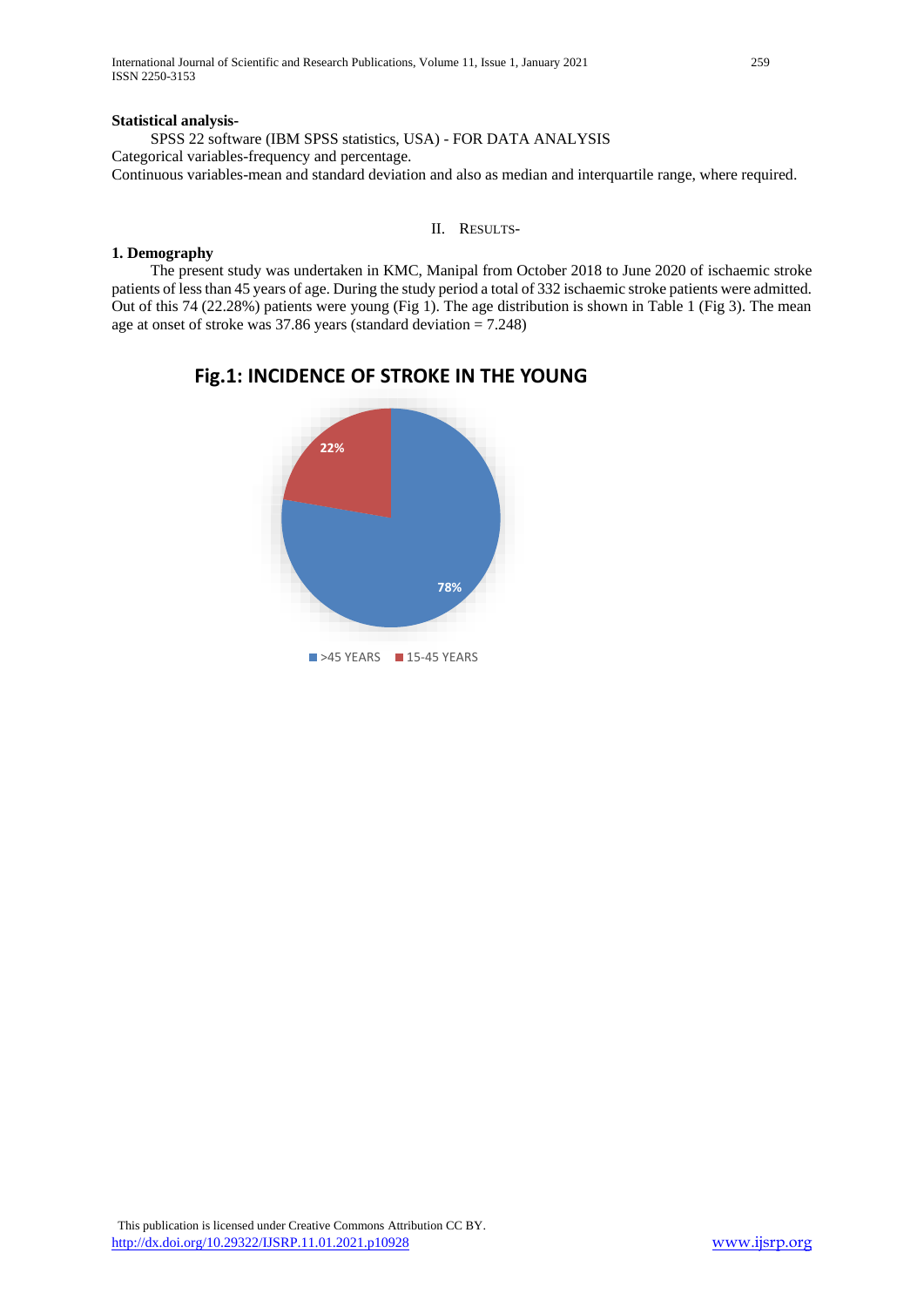

# **Table 1: Distribution of patients by age**

| Age group (years) | - -<br><b>Number</b> | Percentage |
|-------------------|----------------------|------------|
| $15-19$           |                      | 4.1        |
| $20-24$           |                      | 2.7        |
| $25-29$           |                      | 5.4        |
| $30-34$           | 12                   | 16.2       |
| $35-39$           | $\sqrt{2}$           | 17.6       |
| $40 - 45$         | 40                   | 54.1       |

Most common age group in the present study was between 40 to 45 years of age group.

#### **Sex distribution-**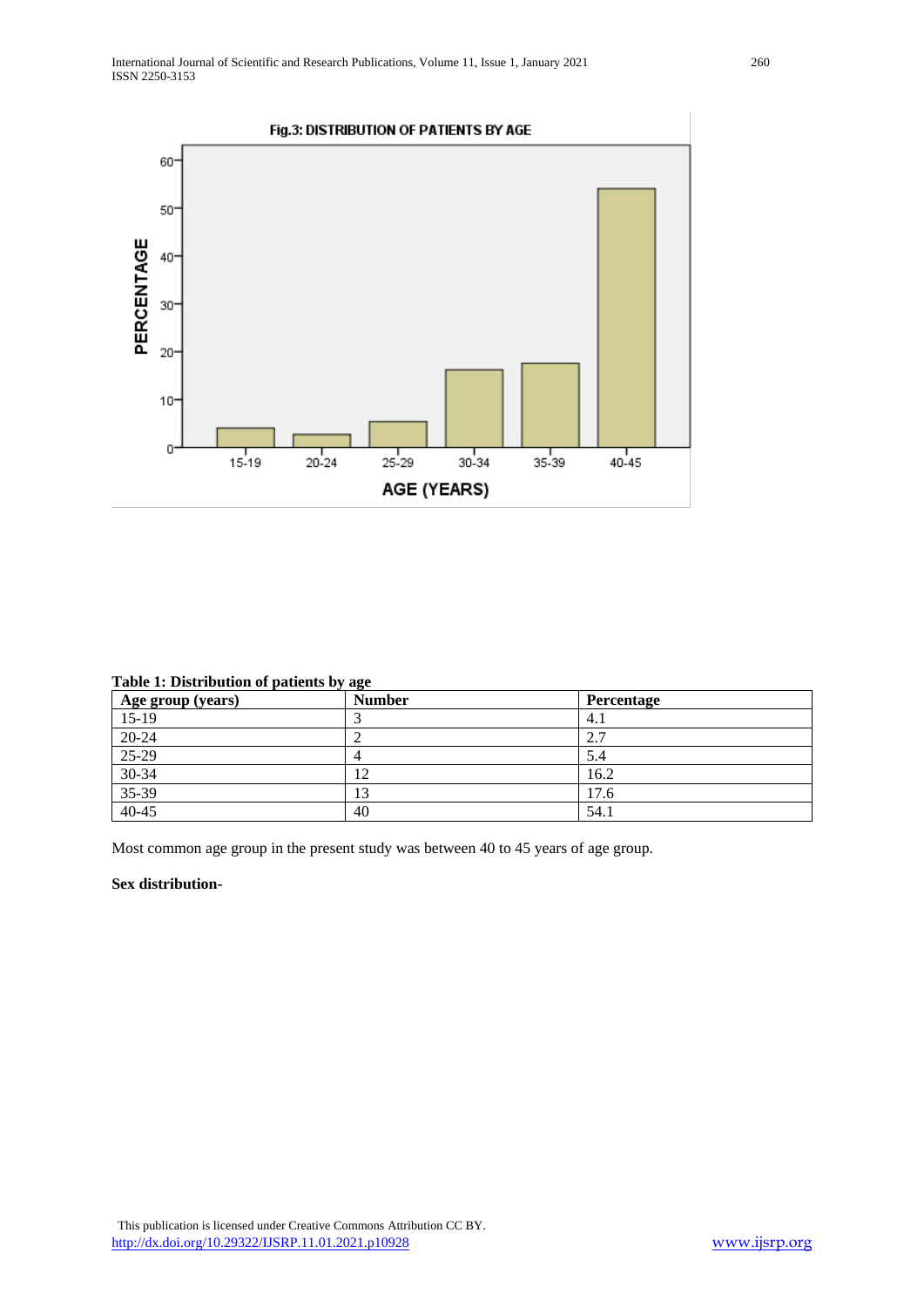# **Fig.2 SEX DISTRIBUTION**



There were 47 (63.5%) males and 27 (36.5%) females (Fig.2). Male to female ratio was 1.7:1

#### **2.Clinical presentation at onset of stroke**

The various symptoms at onset are shown in Table 2 (Fig.4)

| Table 2: symptoms at onset of stroke |               |                   |  |
|--------------------------------------|---------------|-------------------|--|
| <b>SYMPTOMS</b>                      | <b>NUMBER</b> | <b>PERCENTAGE</b> |  |
| <b>HEADACHE</b>                      | 29            | 39.2              |  |
| <b>VOMITING</b>                      | 13            | 17.6              |  |
| <b>GIDDINESS</b>                     | 15            | 20.3              |  |
| <b>VISUAL SYMPTOMS</b>               | 7             | 9.5               |  |
| <b>LOSS OF CONSCIOUSNESS</b>         | $\mathcal{R}$ | 4.1               |  |
| <b>SPEECH IMPAIRED</b>               | 20            | 27                |  |
| <b>FACIAL WEAKNESS</b>               | 22            | 29.7              |  |
| <b>SENSORY SYMPTOMS</b>              | 10            | 13.5              |  |
| <b>LIMB WEAKNESS</b>                 | 71            | 95.9              |  |



Apart from limb weakness (95.9%) the commonest symptoms were headache (39.2%), facial weakness (29.7%), speech impairment (27%) and giddiness (20.3%) (Table.2 & Fig.4). 17.6% of patients presented with vomiting and 13.5% of patients had sensory symptoms (all of them presented with tingling and numbness).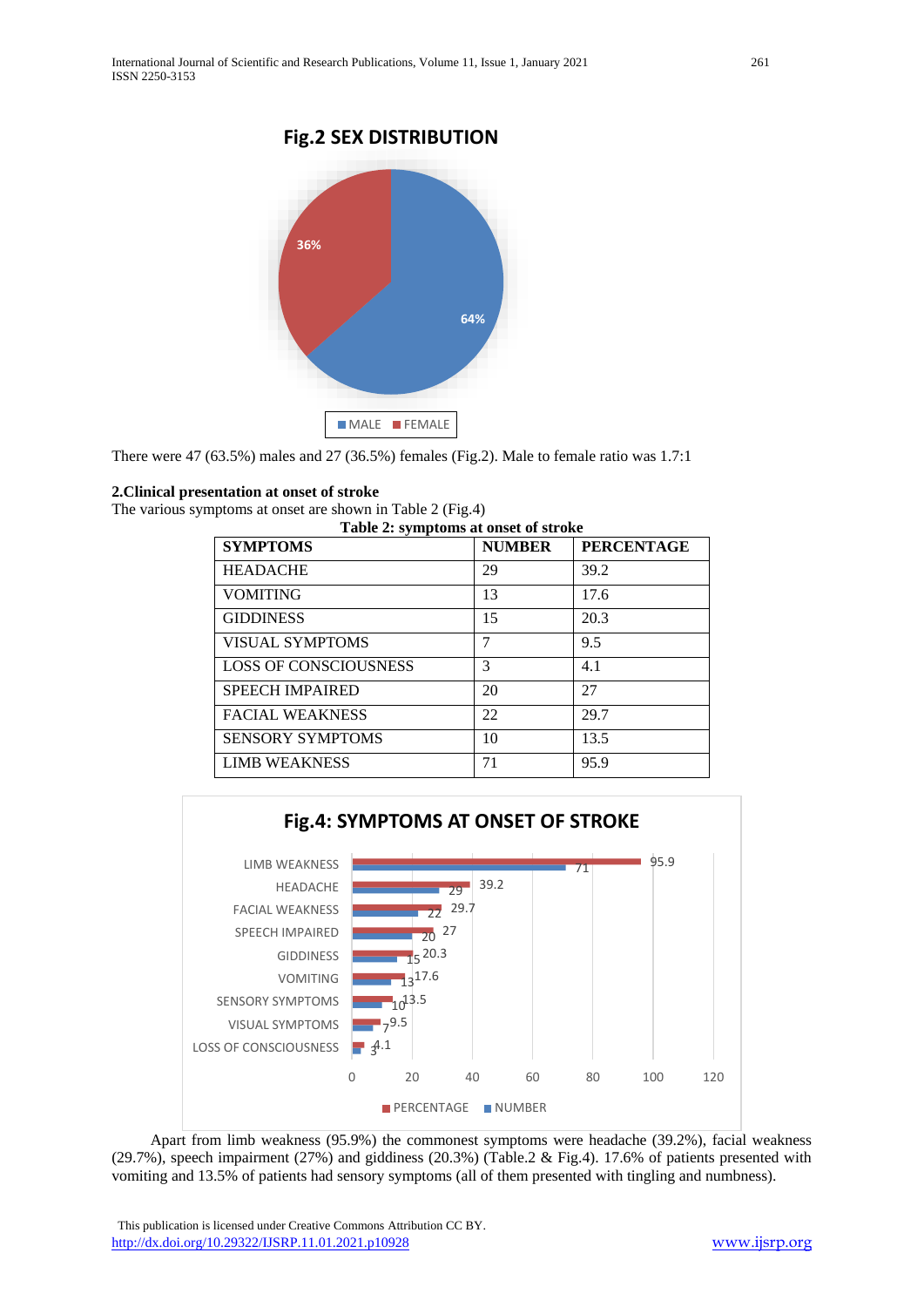#### **General examination-**

Pallor was present in 18 (24.3%) patients, while suffused conjunctiva in 5 (6.7%) of patients. Tendon xanthomas was observed in 2 (2.7%) patients and xanthelesma in 4 (5.4%) patients.

#### **Vital signs-**

Pulse was irregularly irregular in 8 (10.8%) patients. Left carotid was absent in 3 (4.1%) patients. Blood pressure was high in 24 (32.4%) of patients at the onset of stroke with mean blood pressure being 163.79/94.95 mm of Hg

| <b>Systolic Blood pressure</b> | <b>Frequency</b> |
|--------------------------------|------------------|
| $140-160$ mm of Hg             |                  |
| $160-180$ mm of Hg             |                  |
| $>180$ mm of Hg                |                  |

Respiratory rate and temperature was normal in all the patients.

#### **Neurological examination-Mental status examination-**







The scoring according to Glasgow coma scale is given in Table.3 (Fig.6). On examination 58 (78%) patients were conscious, 9 (12%) were drowsy and 7 (10%) were in comatose state (Fig.5)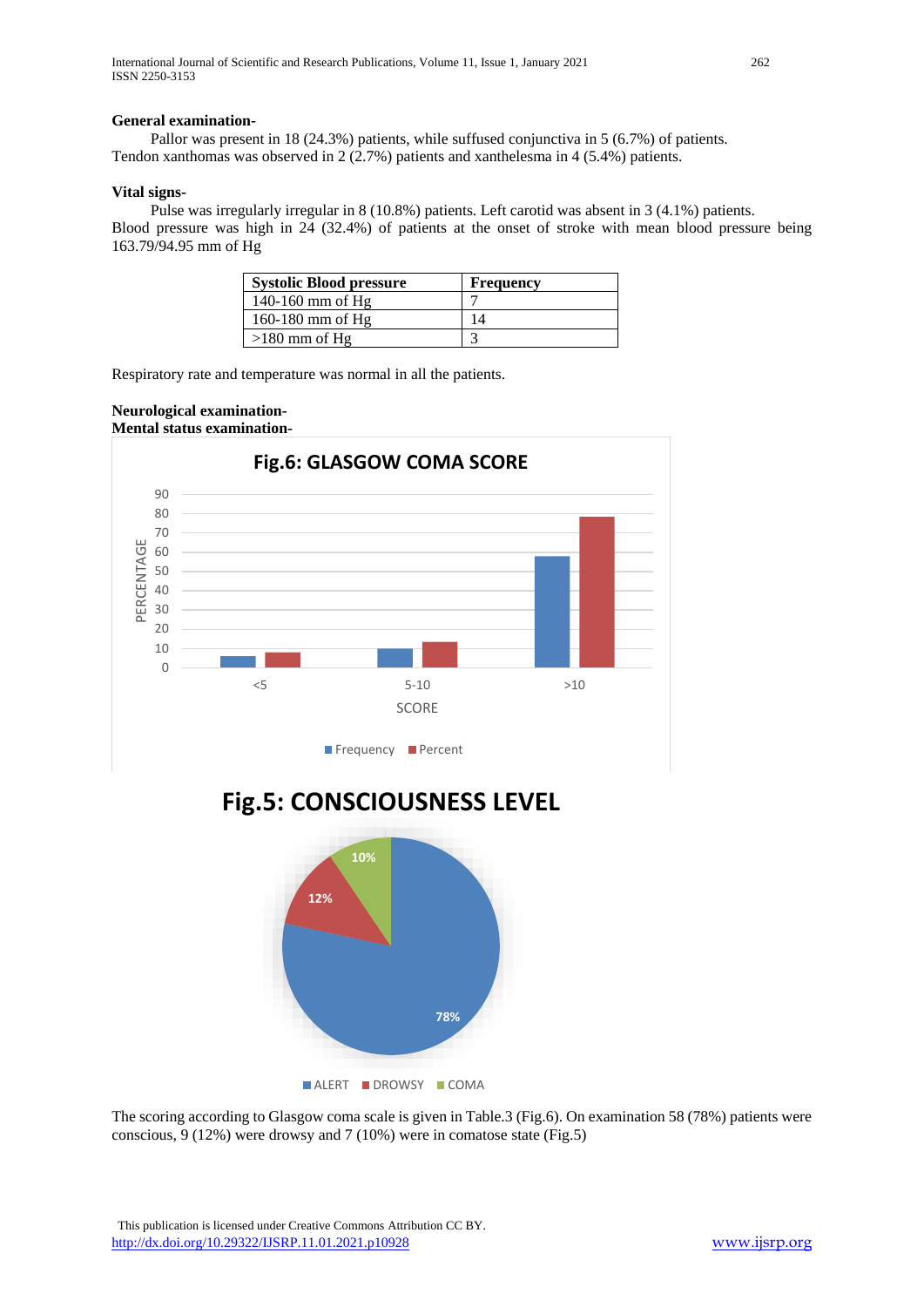| <b>GCS</b> | <b>Frequency</b> | Percent |
|------------|------------------|---------|
|            | h                | 8.1     |
| $5-10$     | 10               | 13.5    |
| >10        | 58               | 78.4    |

**Table.3: Glasgow Coma Score**

**Speech impairment-**



**Fig.7: SPEECH IMPAIRMENT**

**MOTOR SENSORY GLOBAL NO APHASIA** 

Speech impairment (Fig.7) was noticed in 22 (29.7%) of patients. 13 (17.56%) of the patients had some form of aphasia, which 8 (10.8%) had motor aphasia, 1(1.4%) had sensory aphasia and 4 (5.4%) had global aphasia. 9 (12.2%) patients had dysarthria (due to facial nerve palsy and palatal palsy).

#### **Cranial nerve involvement-**





 This publication is licensed under Creative Commons Attribution CC BY. <http://dx.doi.org/10.29322/IJSRP.11.01.2021.p10928> [www.ijsrp.org](http://ijsrp.org/)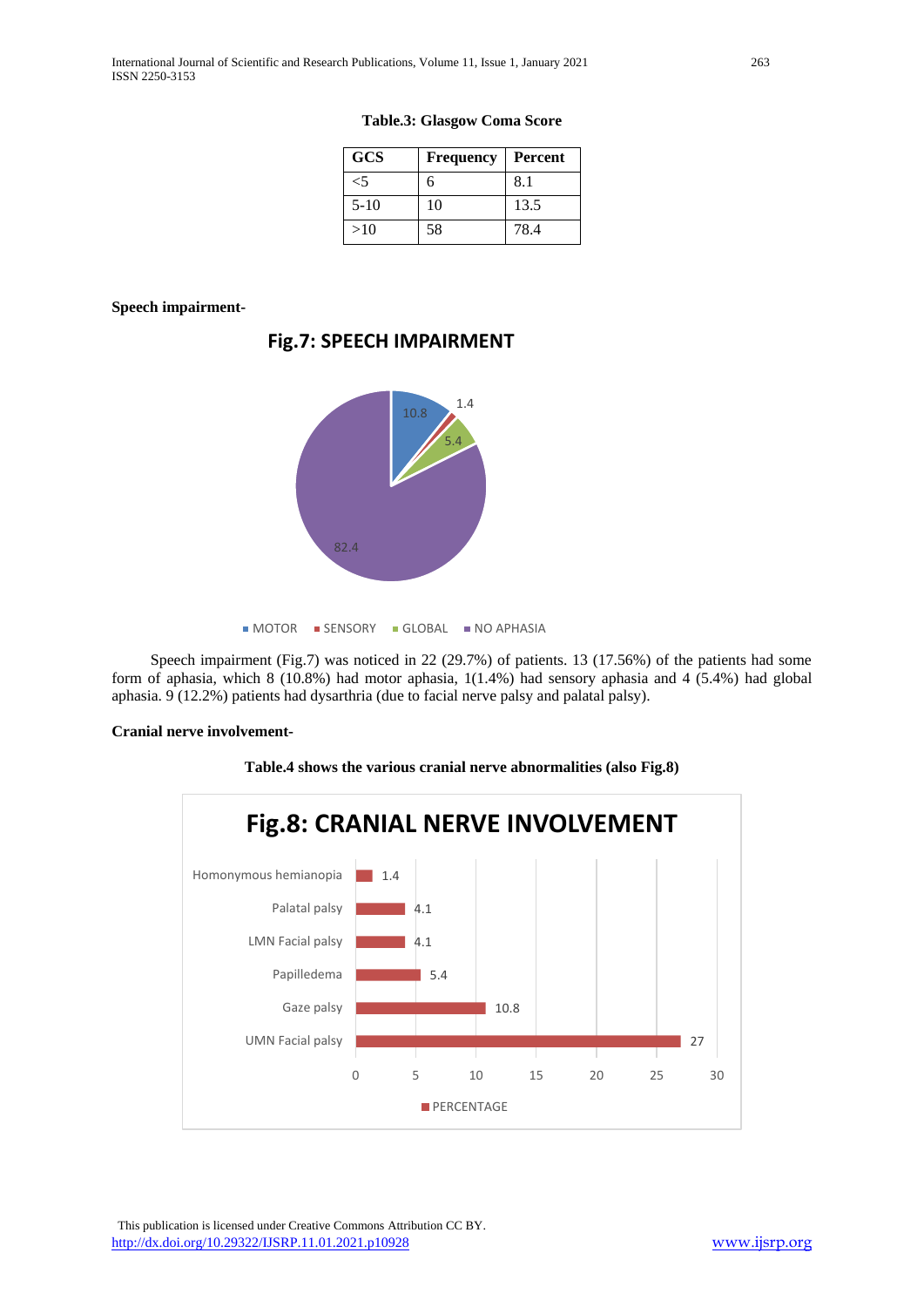| <b>CRANIAL NERVE INVOLVEMENT</b> | <b>NUMBER</b>  | <b>PERCENTAGE</b> |
|----------------------------------|----------------|-------------------|
| Papilledema                      | $\overline{4}$ | 5.4               |
| Homonymous hemianopia            |                | 1.4               |
| Gaze palsy                       | 8              | 10.8              |
| <b>UMN</b> Facial palsy          | 20             | 27                |
| <b>LMN</b> Facial palsy          |                | 4.1               |
| Palatal palsy                    |                | 4.1               |

# **Table.4: cranial nerve involvement**

The common cranial neve deficits observed other than upper motor neuron facial palsy (27%) were gaze palsy (10.8%), papilledema (5.4%), palatal palsy (4.1%) and lower motor neuron palsy (4.1%) (Table.4 & Fig.8). one patient had homonymous hemianopia.

#### **Motor system-**

The most common motor deficit observed was hemiparesis of which right side constitutes 50% while left side constitutes 37.83% and right monoparesis is seen in 6.8% of patients while left monoparesis is seen in 1.4% of patients and involvement of all the four limbs is seen in 3 (4.1%) patients.

#### **Cerebellar signs-**

Impairment of finger-finger test, finger nose test, knee heel test was observed in 7 (9.5%) patients.

#### **Signs of meningeal irritation-**

One patient (1.4%) of tubercular meningitis had neck rigidity and kernigs test positive. Summarizing the Neurological deficits observed are shown in Table.5 (Fig.9).





| NEUROLOGICAL DEFICITS | <b>FREQUENCY</b> | <b>PERCENTAGE</b> |
|-----------------------|------------------|-------------------|
| Right hemiparesis     | 37               | 50                |
| Left hemiparesis      | 28               | 37.83             |
| Right monoparesis     | 5                | 6.8               |
| Left monoparesis      |                  | 1.4               |
| Quadriplegia          | 3                | 4.1               |
| Sensory deficits      | 10               | 13.5              |
| Cerebellar signs      |                  | 9.5               |

 This publication is licensed under Creative Commons Attribution CC BY. <http://dx.doi.org/10.29322/IJSRP.11.01.2021.p10928> [www.ijsrp.org](http://ijsrp.org/)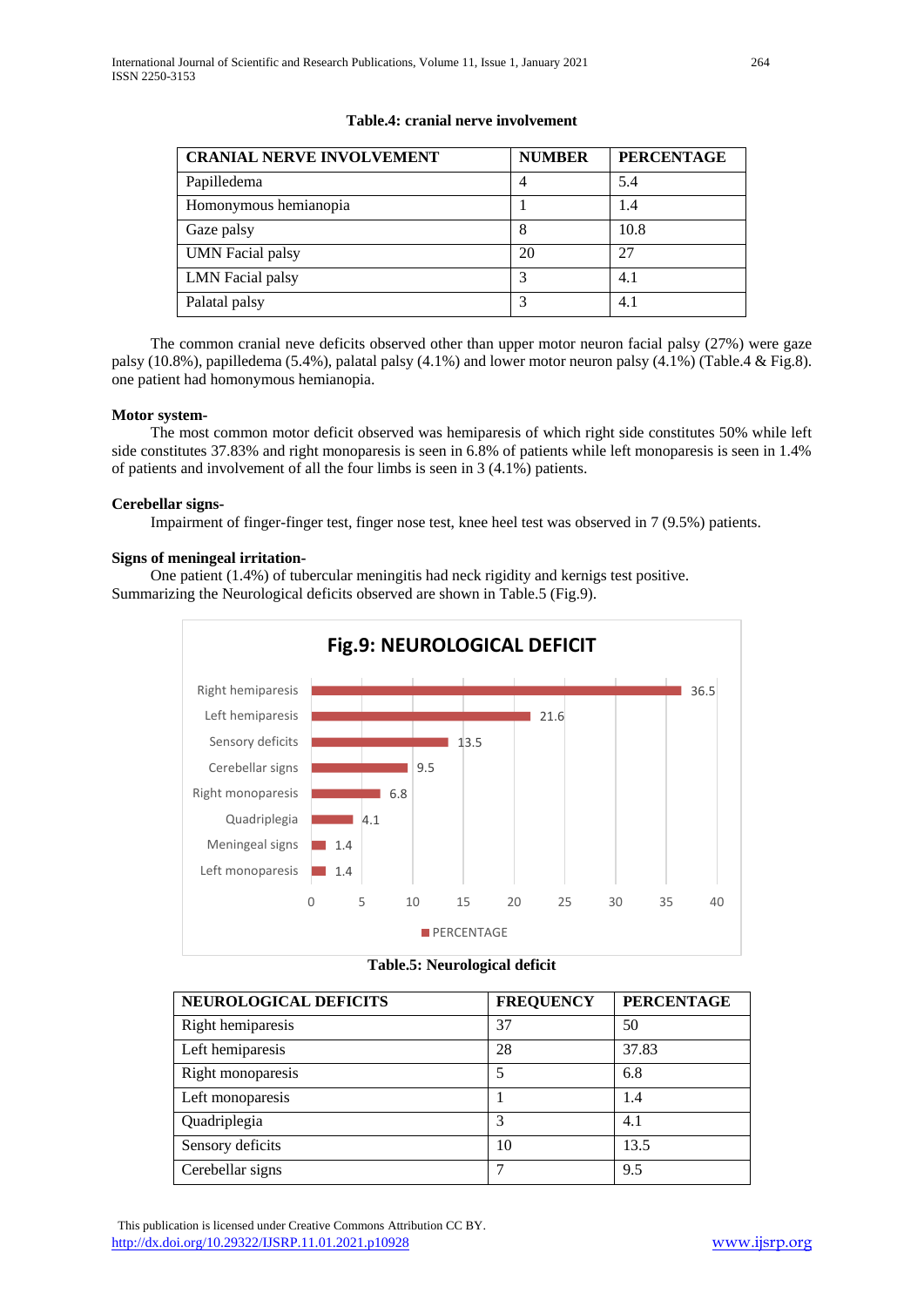| 11101111 | . . |
|----------|-----|

36.5% of the patients had right hemiparesis and 21.6% had left hemiparesis. (Table.5 & Fig.9). 10 (13.5%) of patients had sensory deficits (loss of all sensations), 3 (4.1%) of patients had quadriplegia, 6 (8.2%) of patients had monoparesis and 7 (9.5%) of patients had cerebellar signs. 1 (1.4%) patient had meningeal signs (associated with tubercular meningitis).

# **3. Risk factors**

The various risk factors identified are shown in Table.7 (Fig.11)



# **Table.7: Risk factors**

| <b>RISK FACTORS</b>        | <b>FREQUENCY</b> | <b>PERCENTAGE</b> |
|----------------------------|------------------|-------------------|
| Hypertension               | 25               | 33.8              |
| Diabetes mellitus          | 13               | 17.6              |
| Smoking                    | 30               | 40.5              |
| Hyperlipidemia             | 10               | 13.5              |
| Previous stroke            | $\overline{2}$   | 2.7               |
| Transient ischaemic attack |                  | 1.4               |
| Pre-existing heart disease | 11               | 14.86             |
| Alcohol                    | 4                | 5.4               |
| Polycythaemia              | 8                | 10.8              |
| Family H/O stroke          | 5                | 6.8               |

The common risk factors observed were smoking (40.5%), hypertension (33.8%), diabetes mellitus (17.6%), hyperlipidemia (13.5%), previous heart disease (14.86%), polycythemia (10.8%) (Table.7 & Fig.11).

# **4. Investigations**

Table.8 shows the investigation results observed (Fig.12)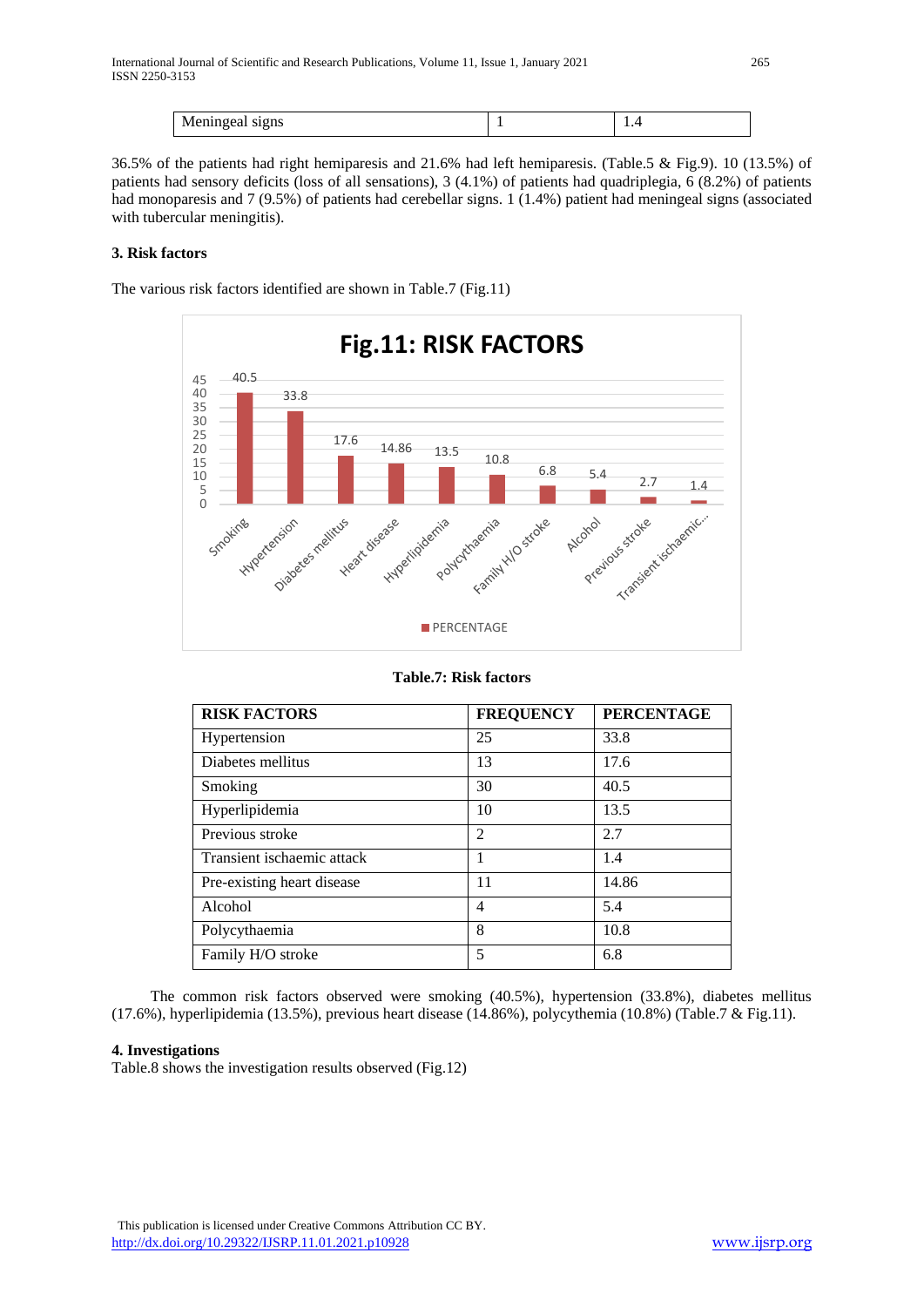| <b>INVESTIGATION</b>       | <b>FREQUENCY</b> | <b>PERCENTAGE</b> |
|----------------------------|------------------|-------------------|
| Hematological              | 31               | 41.89             |
| Anaemia                    | 22               | 29.7              |
| Polycythemia               | 9                | 12.2              |
| Prolonged PT               |                  | 1.4               |
| Prolonged aPTT             | 5                | 6.8               |
| <b>Biochemical</b>         | 49               | 66.21             |
| Hyperlipidemia             | 17               | 23                |
| High blood sugar           | 9                | 12.2              |
| Thyroid abnormalities      | 5                | 6.8               |
|                            |                  |                   |
| Others                     | 16               | 21.62             |
| JAK2 V617F positive        | 2                | 2.7               |
| <b>HIV</b> positive        | 4                | 5.4               |
| Hyperhomocysteinemia       | 3                | 4.1               |
| ANA positive               | 4                | 5.4               |
| Anti-phospholipid antibody | 5                | 6.8               |

#### **Table.8: Investigation results**



The common abnormalities observed were anaemia (29.7%), hyperlipidemia (23%), high blood sugars (12.2%) and polycythemia (12.2%). 6.8% of the patients had prolonged aPTT values and also positive for anticardiolipin antibodies.

#### **5. Topography of cerebral infarction**

The topography or site of the cerebral infarction was determined based on Magnetic resonance imaging (MRI) studies of the brain.

MRI scan findings are shown in Table.9 (Fig.13)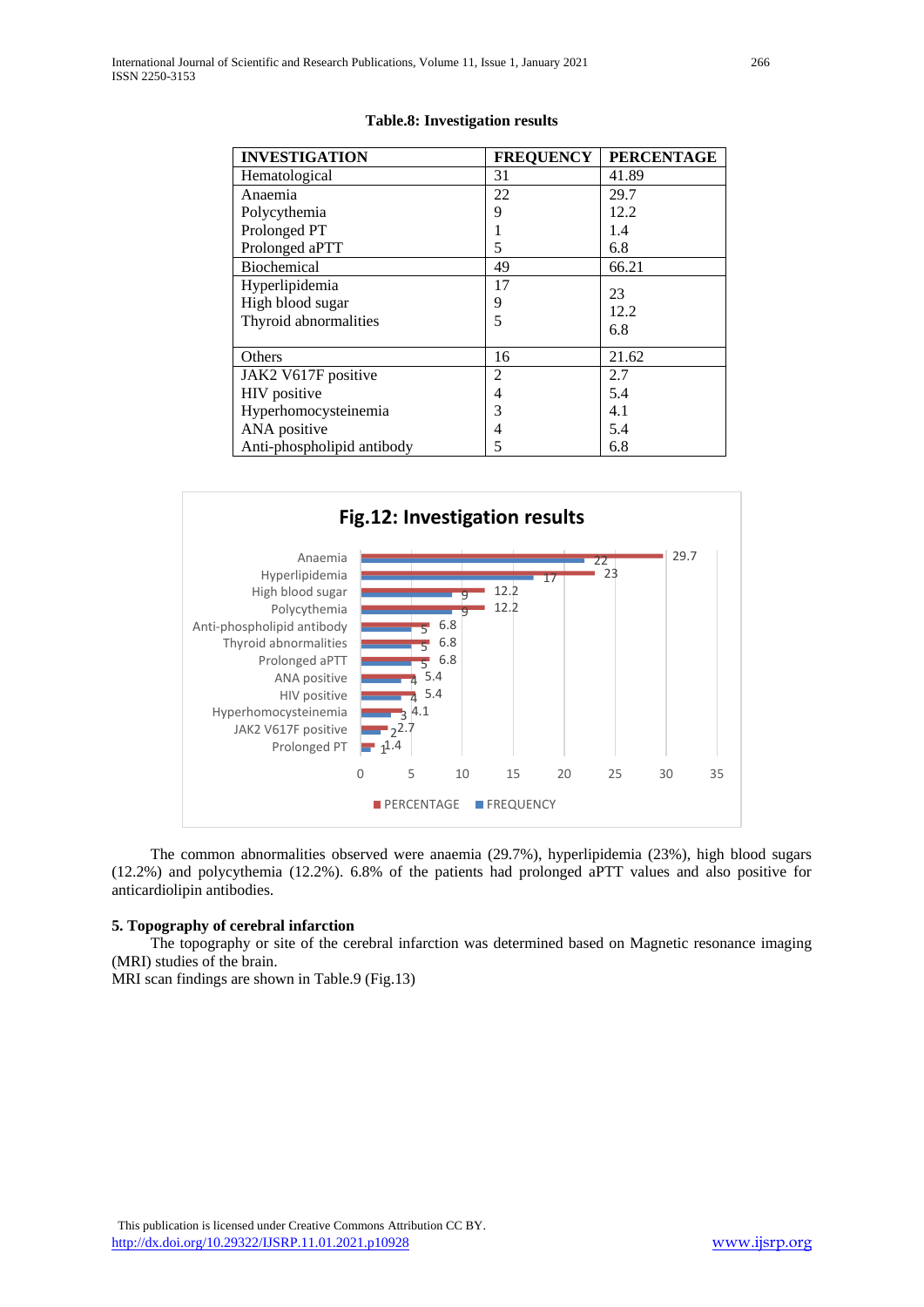

**Table.9: MRI scan findings**

| <b>MRI SCAN FINDINGS</b> | <b>FREQUENCY</b> | <b>PERCENTAGE</b> |
|--------------------------|------------------|-------------------|
| Hemispheric infarction   | 66               | 89.1              |
| Brain stem infarction    |                  | 12.2              |
| Cerebellar infarction    |                  | 9.45              |
| Multiple sites           | 8                | 10.8              |

The most common observed was hemispheric infarction in 66 (89.1%) patients, followed by brain stem infarction in 9 (12.2%) patients and multiple sites in 8 (10.8%) patients.





Carotid Doppler studies showed evidence of atherosclerotic plaque in 13 (17.6%) of patients among which 6  $(8.1\%)$  of them having >60% block (Fig.15).

# **6. Aetiology**

Aetiology (Table.12 & Fig.17) could be identified in 46 (62.1%) out of 74 patients. No cause could be identified in 28 (37.83%) patients.

The various subtypes were shown in Table.11 (Fig.16).

Among the atherosclerotic pathology, in carotid doppler study, 6 (8.1%) patients were found to have more than 60% stenosis and other 7 (9.45%) patients had less than 60% stenosis.

Among the non-atherosclerotic-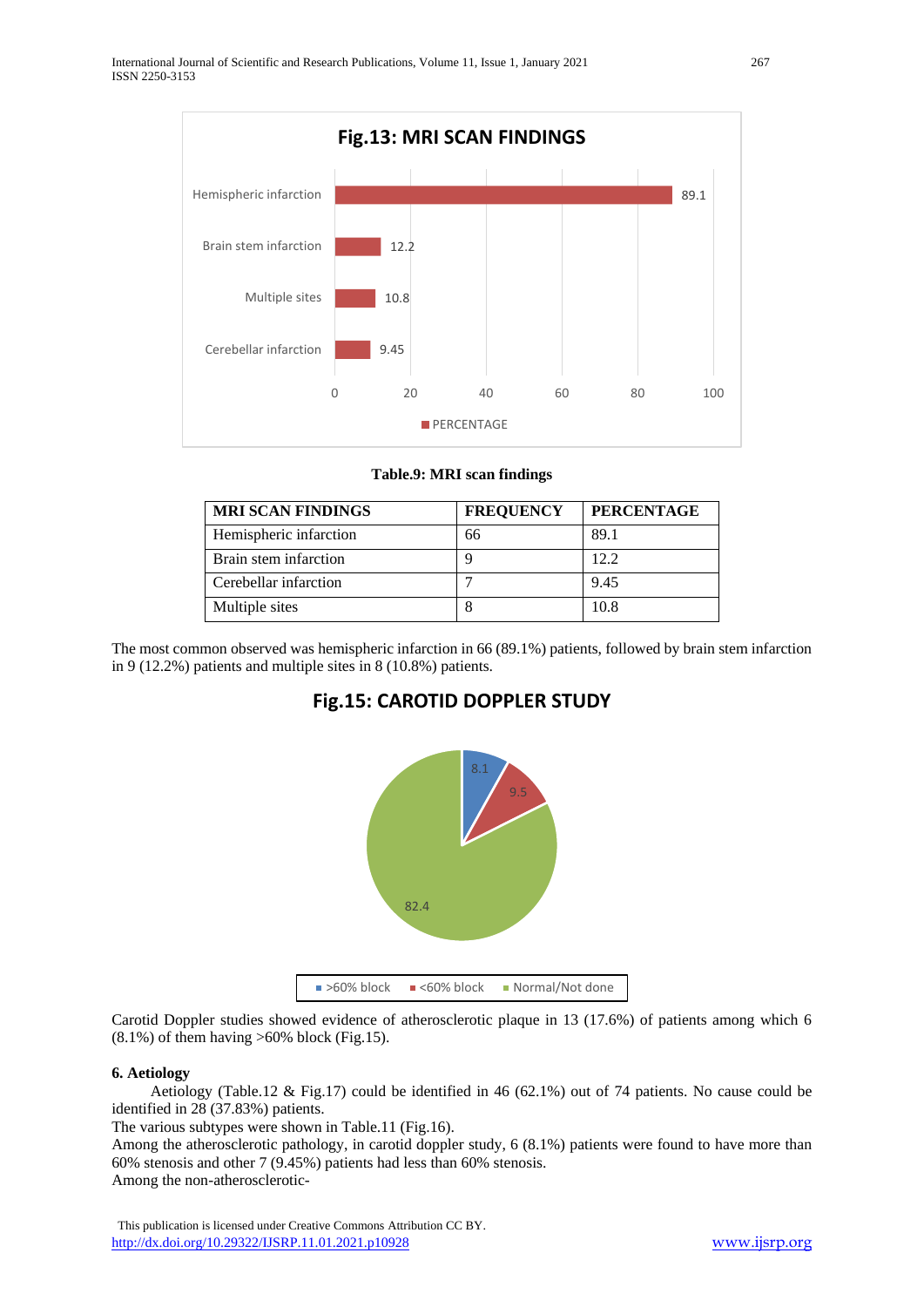- a) infective etiology, that is infective arteritis, 2 (2.7%) patients were positive for tubercular, 2 (2.7%) patients were positive for HIV (of which 1 patient was found to be toxoplasmosis and other found to be cryptococcosis) and other 2 (2.7%) patients were positive for both.
- b) inflammatory vasculopathy, 3 (4.2%) patient each had systemic lupus erythematosus, 1 (1.4%) patient had mixed connective disorder, 1 (1.4%) patient had small vessel vasculitis with cANCA positive having lung involvement also in the form of interstitial lung disease, 1 (1.4%) patient had moya moya disease confirmed by angiography also has pANCA positive with renal involvement in the form of polycystic kidney disease, 1 (1.4%) patient had systemic sclerosis which ANA scl 70 positive, 1 (1.4%) patient had primary biliary cirrhosis and liver failure with pANCA positive and AMA M2 positive.
- c) haematological causes, 9 (12.1%) patients were diagnosed to be polycythemia (of which 2 patients were diagnosed as polycythemia vera and other 7 patients found to be secondary polycythemia related to smoking), 5 (6.75%) patients were positive for either lupus anticoagulant or IgG anticardiolipin antibody. We could not evaluate other patients for prothrombotic states like protein C, protein S and antithrombin III deficiency. Routine evaluation for these prothrombotic states is not practically feasible especially in developing countries due to the high cost factor and the non-availability of tests. They could be done only in selected group of patients.
- d) Cardiovascular pathology, total of 11 patients, 8 (10.8%) had rheumatic heart disease (associated with severe mitral stenosis along with atrial fibrillation), 3 (4.05%) patients had infective endocarditis (3 patients with mitral regurgitation).

| <b>ETIOLOGY OF STROKE</b> | <b>TOTAL</b> | <b>PERCENTAGE</b> |
|---------------------------|--------------|-------------------|
| Atherosclerotic           | 6            | 8.1               |
| Non-atherosclerotic       | 40           | 54.05             |
| Infective                 |              | 8.1               |
| Inflammatory              |              | 10.8              |
| Haematological            | 15           | 20.3              |
| Cardiovascular            | 11           | 14.9              |
| Indeterminate             | 28           | 37.83             |

# **Table.11: Etiology of stroke**

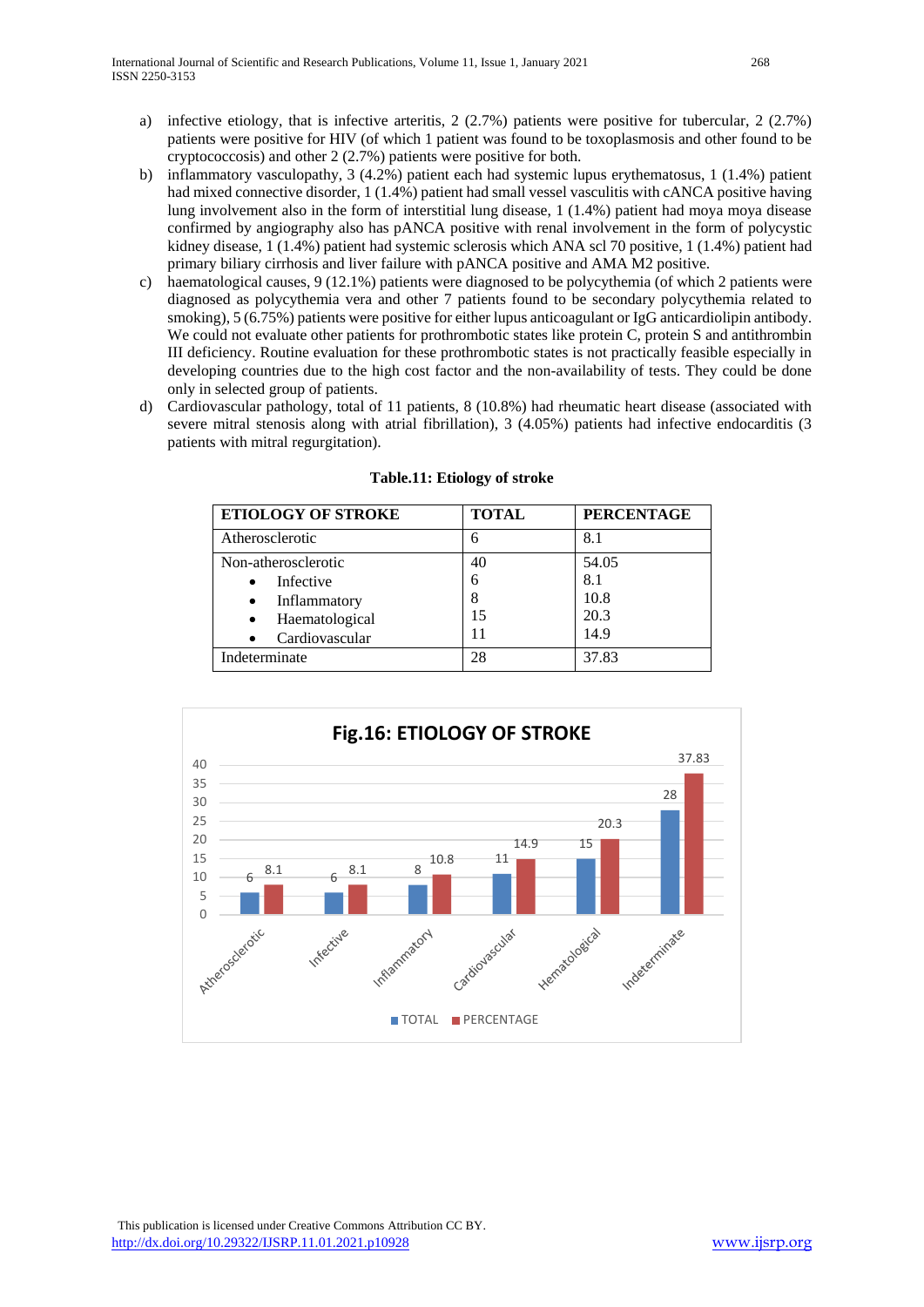

 **Figure.17:** MRI showing Acute massive infarct of in the left frontal, temporal, parietal lobes, corona radiata, centrum semiovale, capsuloganglionic region and left insular cortex involving the left MCA territory where patient presented with right hemiparesis and global aphasia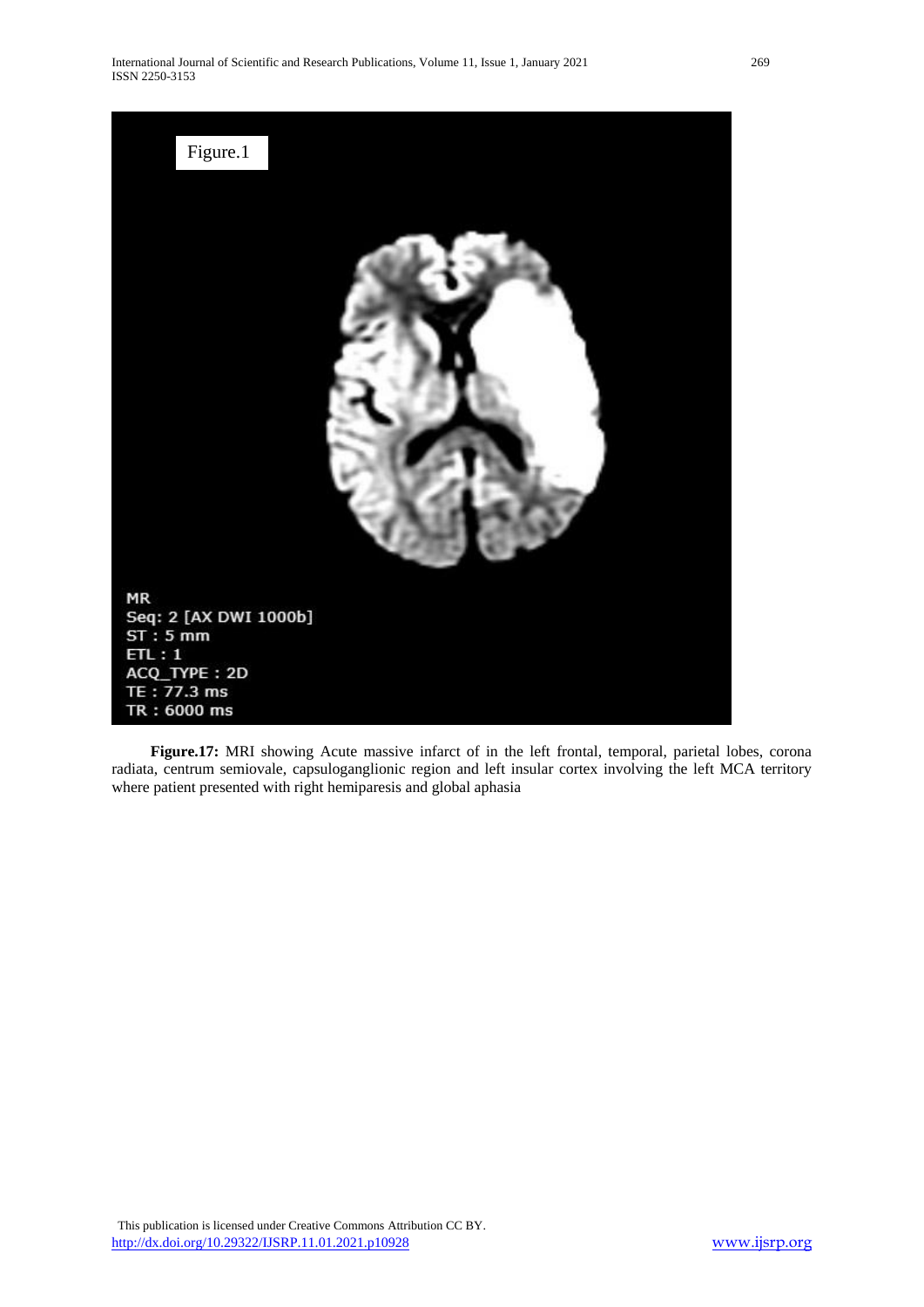

**Figure.18 & 19:-** MRI showing Subacute infarct with micro bleeds involving posterior circulation in midbrain, pons and right middle cerebellar peduncle and bilateral cerebellar hemispheres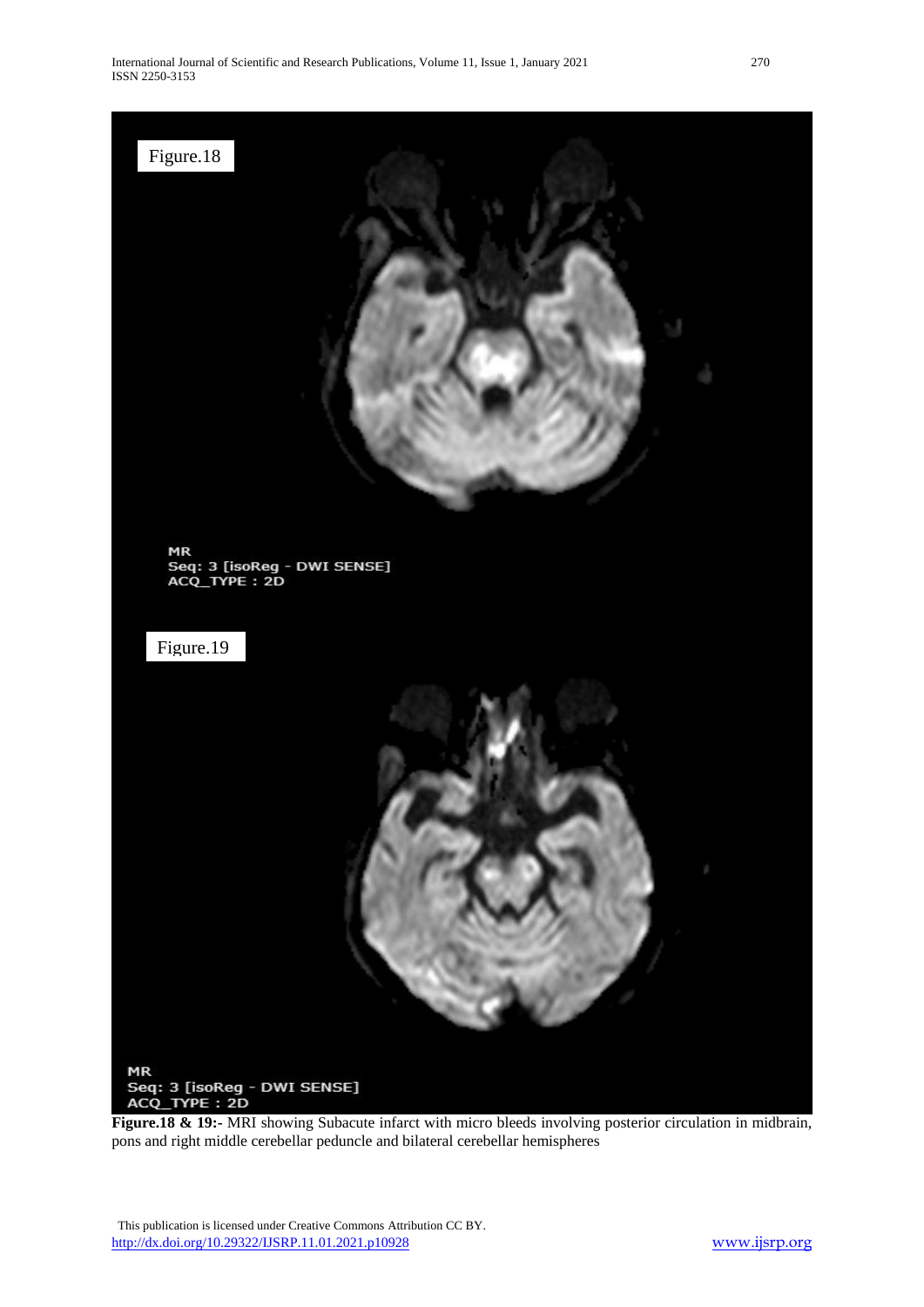

**Figure.20:-** MRI showing Acute infarcts involving the right posteroinferior cerebellar lobe, part of right posterosuperior cerebellar lobe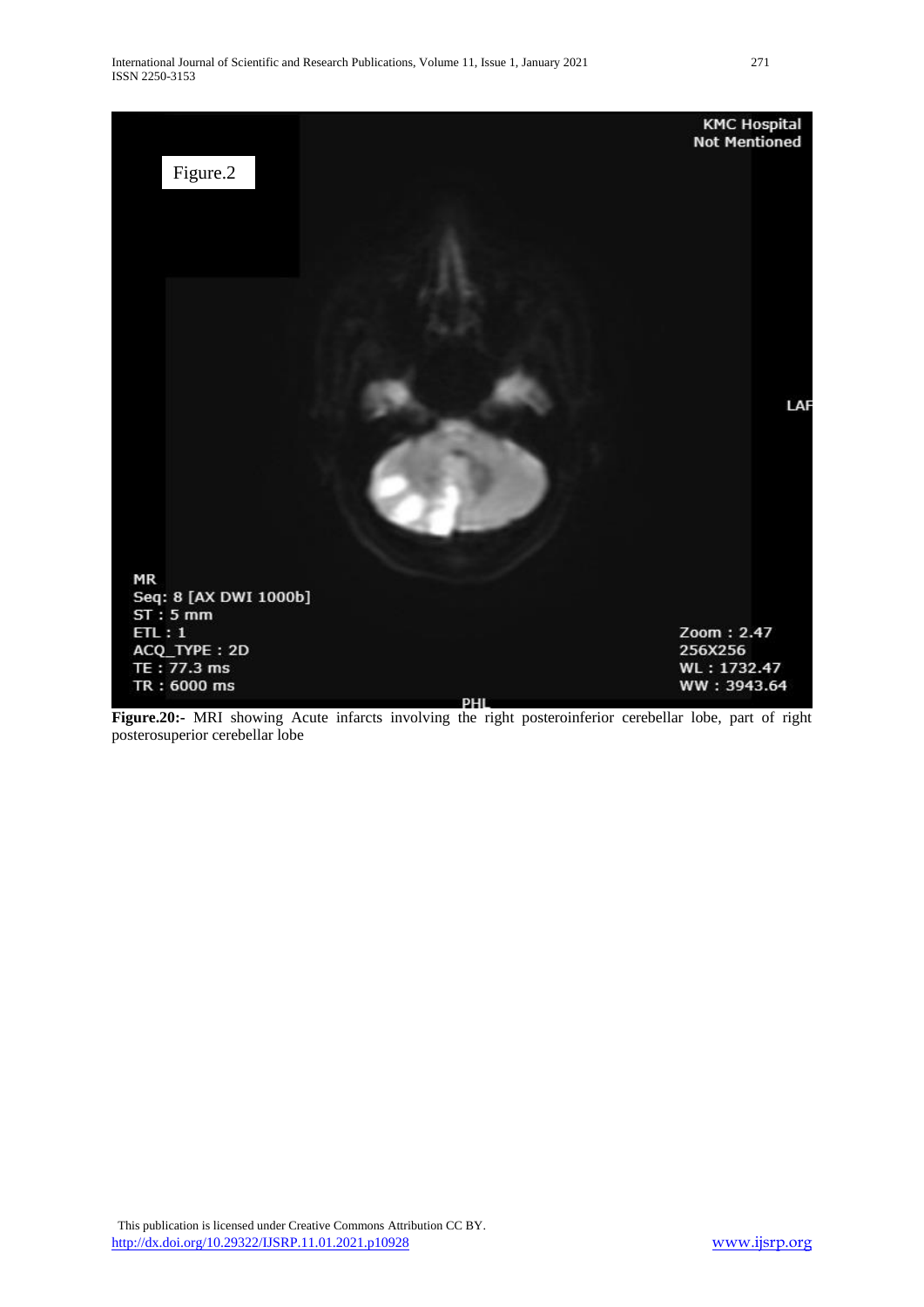#### III. DISCUSSION

Stroke is the most common life-threatening neurological disease which causes disability and morbidity. When stroke befalls a healthy young individual in the productive years of life, it can be particularly devastating. Young adults constitute 15-30% of all stroke patients in India because of change in lifestyle pattern(3). Many risk factors for stroke in young can be modified to reduce the incidence of stroke. Similarly, appropriate management of many of the aetiological factors can reduce the rate of recurrent strokes and morbidity and mortality.

The present study was undertaken in KMC, Manipal from October 2018 to June 2020 of ischaemic stroke patients of less than 45 years of age. During the study period a total of 332 ischaemic stroke patients were admitted. Among the total number of ischaemic stroke patients 74 (22.28%) were young (Fig.1). This was comparable to other similar studies in India where young adults contributed 15-30% of all stroke patients(3). The mean age was  $37.86 \pm 7.24$  years. This was similar to that observed by Carolei et al(4) and Dinesh et al(3). Nearly 87% of the patients were in the 30-45 years age group as smoking, hypertension emerged as important risk factors (Table.1 & Fig.3). Previous studies have shown that the incidence of young stroke increases markedly after 30 years of age(5)(6)(7). Males outnumbered in our study as 30 out of 47 had smoking as the risk factor and male to female ratio was 1.7:1(Fig.2). Compared to other studies from India and abroad males outnumbered females in this study, the differences mainly in the other studies because of female specific risk factors like usage of oral contraceptive pills, pregnancy and peurperium(8)(9)(10). However, another similar study from south India has reported a male to female ratio was 3.2:1(3). Onset of stroke was sudden in most of the patients. This was similar to the pattern seen in the oxfordshire community stroke project(11) and the Framingham study(12).

The most common clinical presentations observed in the present study were limb weakness (95.9%), facial weakness (29.7%), and speech impairment (27%). These symptoms were mainly due to involvement of middle cerebral artery territory. Other symptoms observed are headache and vomiting because of acute onset of stroke leading to raised intracranial pressure (Table.2  $\&$  Fig.4). This is almost comparable to the previous Indian study $(3)(13)$ .

General examination in a patient of young stroke one should observe for the evidence for premature atherosclerosis, polycythemia, vasculitis, hyperlipidemia and pulse abnormalities like irregular pulse, vessel wall thickening including absence of peripheral pulses for finding the etiology of stroke. In the present study suffused conjunctiva was observed in 5 (6.7%) patients had the evidence of polycythemia. Polycythemia increases blood viscosity, which can impair blood flow, making individuals susceptible to vaso-occlusive events. This hyperviscosable state leads to ischaemic stroke. Tendon xanthomas were observed in 2 (2.7%) patients and xanthelesma in 4 (5.4%) patients and these patients had the evidence of hyperlipidemia and atherosclerosis with more than 60% of carotid stenosis. Atherosclerosis leads to hardening of blood vessels and forms an atherosclerotic plaque which leads to decreased cerebral perfusion and if plaque dislodges can lead to stroke.

Radial pulse was irregularly irregular in 8 (10.8%) patients as they had atrial fibrillation with rheumatic heart disease. Atrial fibrillation is significant risk factor for stroke as it produces cardioembolic event. Absent carotid pulse was observed in 3 (4.1%) patients as they had more than 60% of stenosis. This produces decreased cerebral perfusion and lead to cerebrovascular accident. Blood pressure was high in 24 (32.4%) patients with mean blood pressure of 163.79/94.95 mm of Hg, all these patients were known patients of chronic hypertension. Hypertension can lead to accelerated atherosclerosis and stroke. Therefore, a careful general examination is very important in young stroke patients as this may help in identifying the aetiology and further management of the patient.

Majority (78.4%) of the patients were conscious on admission while 9.5% of the patients were in coma (Fig.5) because of massive cerebral infarction. The cause of altered sensorium in stroke patients either due to massive cerebral infarction, brainstem infarction, hyponatremia due to syndrome of inappropriate anti diuretic hormone (SIADH). Speech impairment was noticed in 29.7% of patients among these 13 (17.56%) patients had aphasia as there was left sided involvement. The common cranial neve deficits observed other than upper motor neuron facial palsy (27%) were gaze palsy (10.8%), papilledema (5.4%), palatal palsy (4.1%) and lower motor neuron facial palsy (4.1%) (Table.4 & Fig.8). One patient had homonymous hemianopia. Upper motor neuron facial palsy and homonymous hemianopia was due to involvement of supratentorial stroke and other cranial nerve deficits due to brainstem involvement. Papilledema observed in 5.4% of patients as they had raised intracranial pressure. 50% of the patients had right hemiparesis because of left sided involvement and 37.83% had left hemiparesis. (Table.5 & Fig.9). Right hemiparesis was more common in our present study which is comparable to other studies(14) 10 (13.5%) of patients had sensory deficits, 3 (4.1%) of patients had quadriplegia due to multiple infarcts, 6 (8.2%) of patients had monoparesis due to high cortical involvement and 7 (9.5%) of patients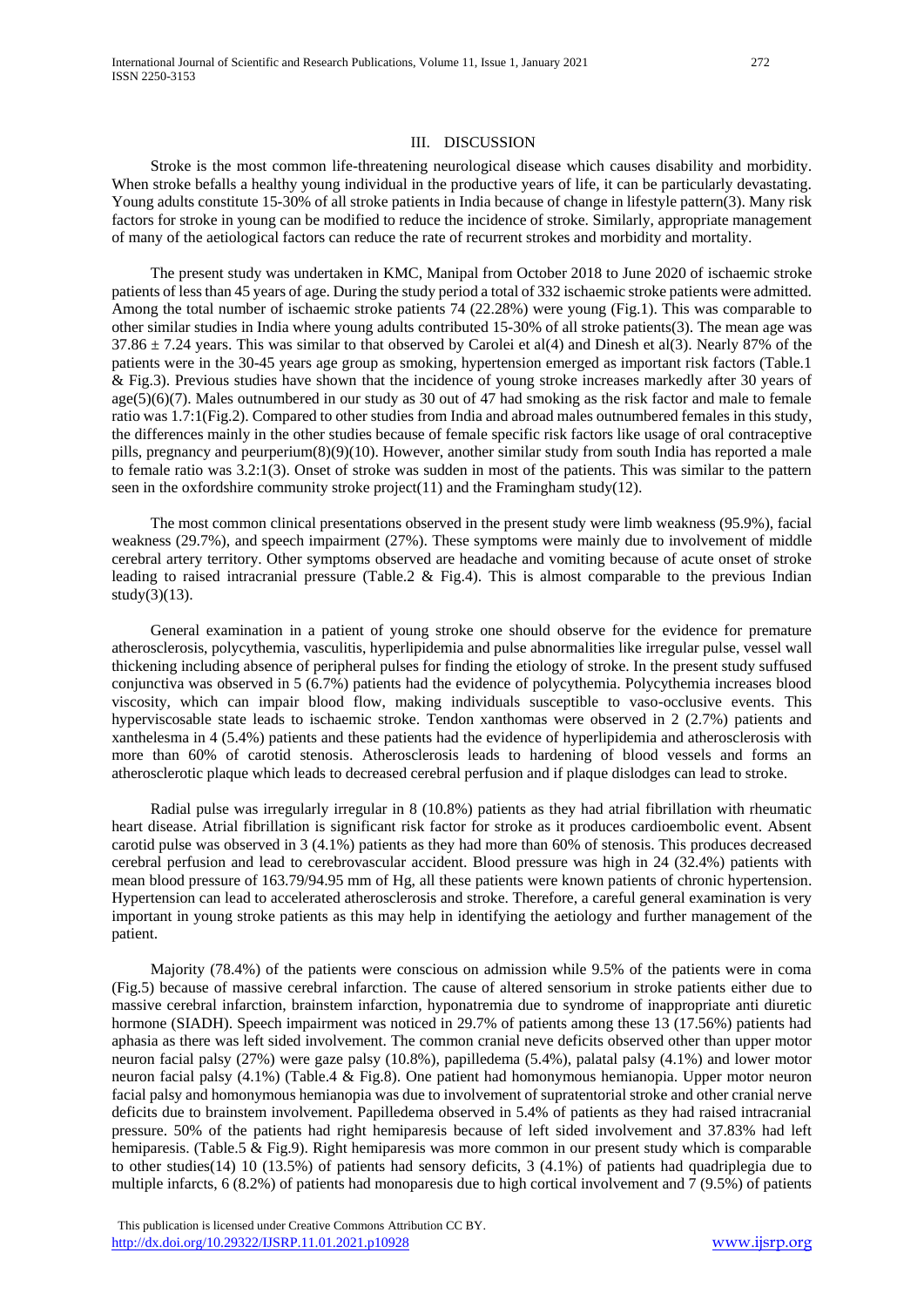had cerebellar signs due to involvement of cerebellum. 1 (1.4%) patient had meningeal signs had tubercular meningitis. Tubercular meningitis causes endarteritis obliterans and thrombosis and leads to ischaemic stroke.

The common risk factors observed were smoking (40.5%), hypertension (33.8%), diabetes mellitus (17.6%), hyperlipidemia (13.5%), preexisting heart disease (14.86%), polycythemia (10.8%) (Table.7 & Fig.11). The frequency of smoking, hypertension, diabetes mellitus, heart disease was found to be high in previous study done by Roger You et al(15). Tobacco smoking has been clearly linked to atherothrombotic stroke and several studies have documented that this is an important risk factor for stroke like P Subha et al(16), M George(17), Kapil Singhal(18). Among the 13 patients who had atherosclerotic vasculopathy as evidenced by carotid doppler 12 (92.3%) had abnormal lipid profile emphasizing the role of hyperlipidemia as a risk factor for development of atherosclerosis.

In the present study 5.4% patients had alcohol intake as a risk factor. A similar incidence of moderate to heavy alcoholism was observed in the present study compared to previous ones $(3)(4)(17)$ . Risk of stroke associated with alcohol consumption is related to the amount of alcohol consumed. Heavy alcohol use either habitual daily consumption or binge drinking seems to be related to stroke and death, however exact mechanism leading to stroke was not clear.

The abnormal blood investigations detected are shown in Table.8 (Fig. 12). The common hematological abnormalities observed were anaemia, polycythemia and prolonged aPTT. Anaemia was detected in 22 (29.7%) of patients. Role of anaemia in stroke is important as it can exacerbate hypoxia, causes reactive thrombocytosis and also can lead to borderline infarcts. Polycythemia was detected in 9 (12.2%) of patients leads to stroke because of increased viscosity and causing hypercoaguable state. Two patients were diagnosed to have primary polycythemia vera because of JAK2 mutation positivity and seven patients had secondary polycythemia related to smoking. 6.8% of the patients had prolonged aPTT values and also positive for anticardiolipin antibodies diagnosed to have anti phospholipid antibody syndrome characterized by hypercoaguable state which leads to stroke. The common biochemical abnormalities observed were Hyperlipidemia in 17 (23%) patients, high blood sugars in 9 (12.2%) patients leading to stroke because of associated atherosclerosis. Carotid ultrasound with Doppler studies showed evidence of atherosclerotic plaque in 13 (17.6%) of patients among which 6 (8.1%) of them having >60% block. Atherosclerosis causes decreased cerebral perfusion and predisposes to stroke. Carotid doppler is the screening modality of choice for the detection of extracranial carotid or vertebral artery disease and is probably the best modality available to visualize small atherosclerotic plaques(19)(20). The topography of cerebral infarction observed are given in Table.9 (Fig.13). In the present study majority of the patients had middle cerebral artery territory involvement. The topography of cerebral infarction in young ischaemic stroke patients was studied by Bogousslavsky et al, according to this study carotid artery territory wag involved in 61% of all patients; vertebrobasilar territory in 34% and multiple territories in 5% cases. Though angiography is the final word in the identification of the occluded vessel, vascular territory can also be assessed with reasonable accuracy non-invasively based on the site of lesion by CT or MRI brain scan(21). The incidence of middle cerebral artery involvement is predominant in our study which is comparable to many other studies. 8 (10.8%) of patients had infarcts at multiple sites.

Aetiology of young stroke patients in the present study could be identified in 62.1% of patients and no cause was found in 37.8%. This was similar to the Baltimore-Washington cooperative young stroke study(27). The common causes observed were Hematological (20.3%), cardiovascular (14.9%), inflammatory (10.8%) (Table.11 & Fig.16). Kittner et al(27) have reported a similar incidence of hypercoagulable states. Incidence of nonatherosclerotic vasculopathy was more in the present study compared to Kittner et al(27). As per the observations made, the incidence of atherosclerotic vasculopathy in the present study was similar to Bogousslavsky et al(48) and Adams Jr.et al(52) study.

Among the cardiovascular pathology, total of 11 patients, 8 (10.8%) had rheumatic heart disease (associated with severe mitral stenosis along with atrial fibrillation, as proved by echocardiography), atrial fibrillation leads to irregular contraction of the heart and leads to a thromboembolic event which causes stroke. 3 (4.05%) patients had infective endocarditis (has mitral regurgitation in echocardiography). Infective endocarditis causes septic embolization which causes occlusion of cerebral arteries and leads to stroke. In a patient of young stroke, holter monitoring is an ideal investigation, as it can detect intermittent atrial fibrillation which causes cardioembolic stroke. In the present study it was not possible to do holter monitoring. Among the atherosclerotic pathology, 6 (8.1%) patients were found to have more than 60% block as detected by carotid doppler.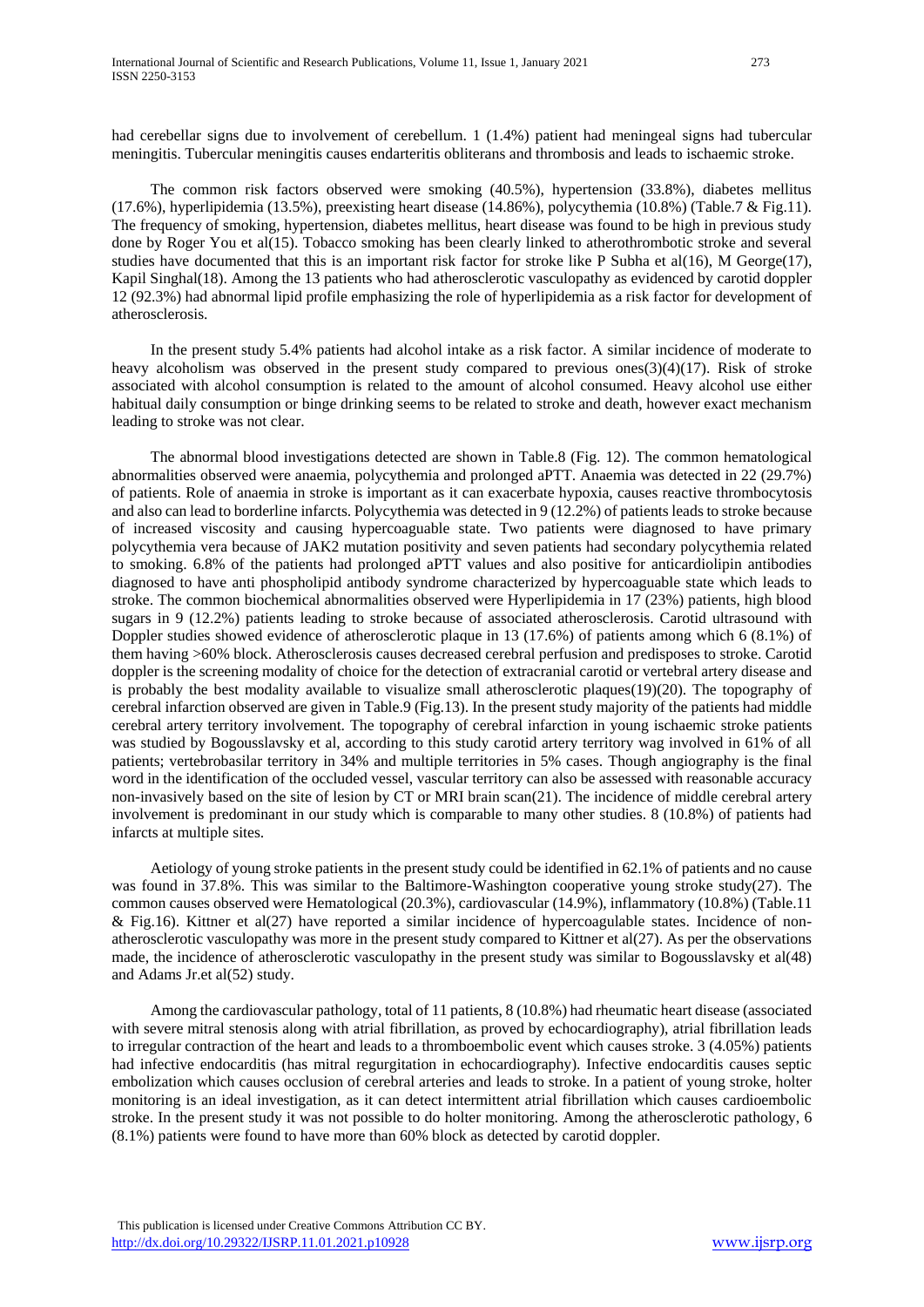Among the inflammatory etiology, 3 (4.2%) patients had systemic lupus erythematosus with central nervous system involvement, 1 (1.4%) patient had mixed connective disorder with central nervous system involvement, 1 (1.4%) patient had small vessel vasculitis with cANCA positive having lung involvement also in the form of interstitial lung disease with central nervous system involvement, 1 (1.4%) patient had moya moya confirmed by angiography with renal involvement in the form of polycystic kidney disease and also with central nervous system involvement, 1 (1.4%) patient had systemic sclerosis which ANA scl 70 positive with central nervous system involvement, 1 (1.4%) patient had primary biliary cirrhosis and liver failure with pANCA positive and AMA M2 positive with central nervous system involvement.

Among the non-atherosclerotic, infective etiology, that is infective arteritis, 2 (2.7%) patients were positive for tubercular meningitis, 2 (2.7%) patients were positive for HIV (of which 1 patient was found to be toxoplasmosis of brain and other found to be cryptococcal meningitis) and other 2 (2.7%) patients were positive for both retrovirus and tubercular meningitis. Tuberculous meningitis is one of the most devastating presentations of the tuberculosis, which constitutes about 10% of all tuberculosis cases and is responsible for about 40% of deaths in the developing countries(22). The main complications of tubercular meningitis include stroke, hydrocephalus and tuberculoma formation(23). Stroke is a common complication of tubercular meningitis which causes irreversible brain damage and can result from endarteritis obliterans and thrombosis causing ischaemic stroke. The mortality is about 3 times higher in tubercular meningitis patients with stroke compared to those without stroke(24). 2 (2.7%) patients were positive for HIV (of which 1 patient was found to be toxoplasmosis of brain and other found to be cryptococcal meningitis). Toxoplasmosis occurs in advanced stages of human immunodeficiency virus (HIV) infection and especially occurs in those patients with a CD4+ count <200 cells/mm<sup>3</sup>(25). Headaches, focal neurological deficits and seizures are the most common clinical manifestations of cerebral toxoplasmosis in patients with HIV infection (25). Ischaemic stroke is a known complication in the acute stage of cryptococcal meningitis and is believed to be caused by infectious vasculitis, leading mainly to endarteritis obliterans (26). The increased risk of cerebrovascular disease is well known in HIV patients (27). With proposed mechanisms including increased prevalence of typical vascular risk factors, infectious vasculitis, HIV-associated vasculopathy and coagulopathy, pathophysiology is likely to be multifactorial(28).

Among the haematological causes, 9 (12.1%) patients were diagnosed to be polycythemia of which two patients were diagnosed to have primary polycythemia vera (JAK2 mutation positivity) and seven patients had secondary polycythemia related to smoking, 5 (6.75%) patients were positive for either lupus anticoagulant or IgG anticardiolipin antibody diagnosed to have anti phospholipid antibody syndrome characterized by hypercoaguable state which leads to stroke. Present study shows the majority of patients had non atherosclerotic etiology which is comparable to Baltimore Washington cooperative young stroke study(29). We could not evaluate other patients for prothrombotic states like protein C, protein S and antithrombin III deficiency. Routine evaluation for these prothrombotic states is not practically feasible especially in developing countries due to the high cost factor and the non-availability of tests. They could be done only in selected group of patients(30).

Despite extensive evaluation, the aetiology still remains obscure in a good number of young ischaemic stroke patients and a negative work up does not avert recurrent events. However, there is significant scope, if primary and secondary prevention implemented which also brings down the cost and emotional burden of the family of ischaemic stroke in the young and a sincere attempt should be made to identify the risk factors and aetiology in each case. Present study highlights the importance of clinical profile and need of aggressive evaluation for risk factors, investigations and etiology in patients presenting with stroke, as majority of them are correctable factors.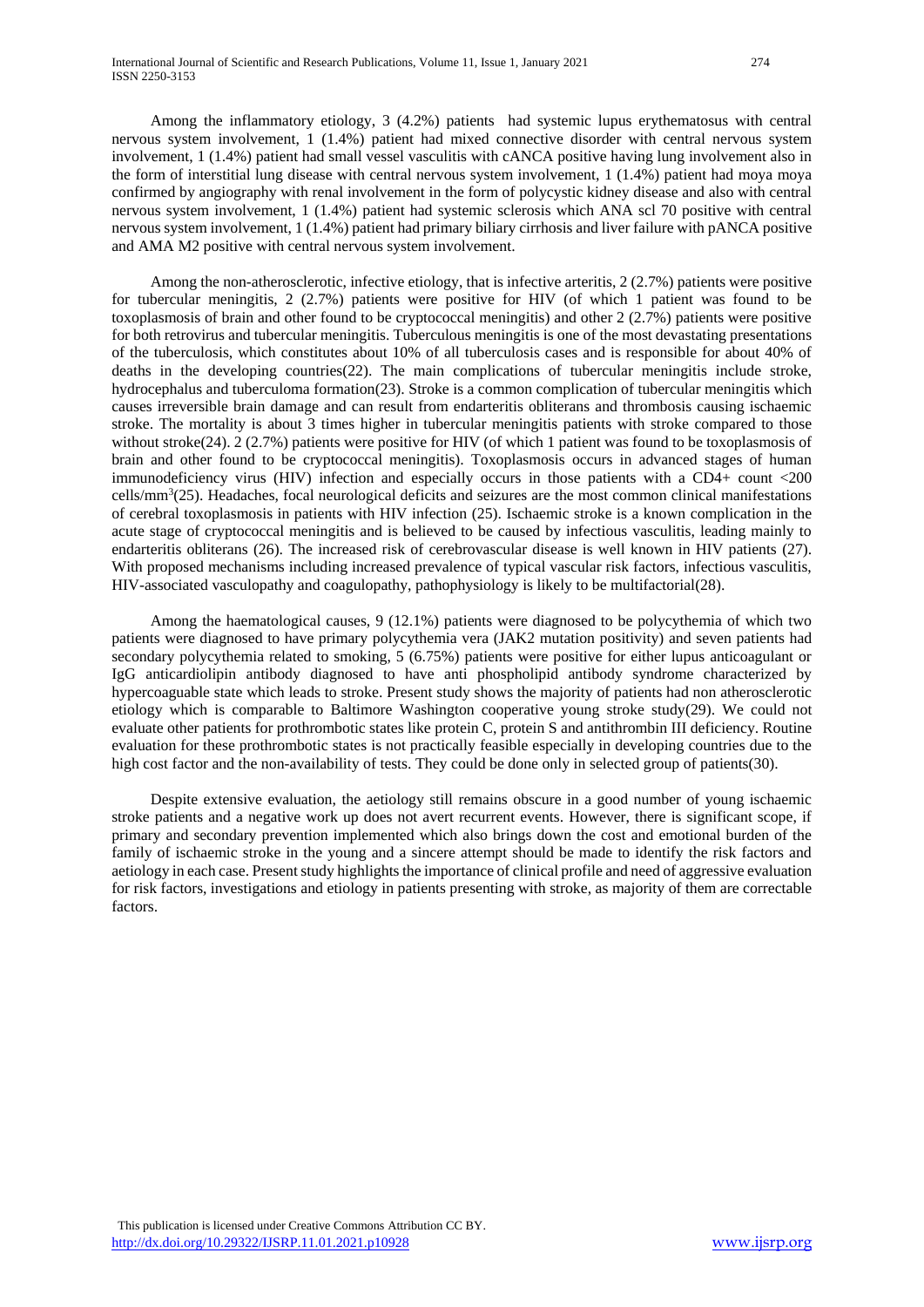#### IV. CONCLUSIONS

- Young patients constituted 22.28% of all ischaemic strokes in the present study and males were more frequently affected compared to females.
- The common symptoms were limb weakness, headache, facial weakness, speech impairment and dizziness.
- The common risk factors were smoking, hypertension, diabetes mellitus, hyperlipidemia and heart disease.
- The common causes observed were non-atherosclerotic like polycythemia, anti-phospholipid syndrome (APLA).
- Cardiovascular diseases are also common risk factor for stroke in young in the form of rheumatic valvular heart diseases, atrial fibrillation, and infective endocarditis.
- Tuberculosis and HIV infection are also important etiological factors in a patients with young stroke.
- Atherosclerosis is a less common etiological factor in a patients of young stroke.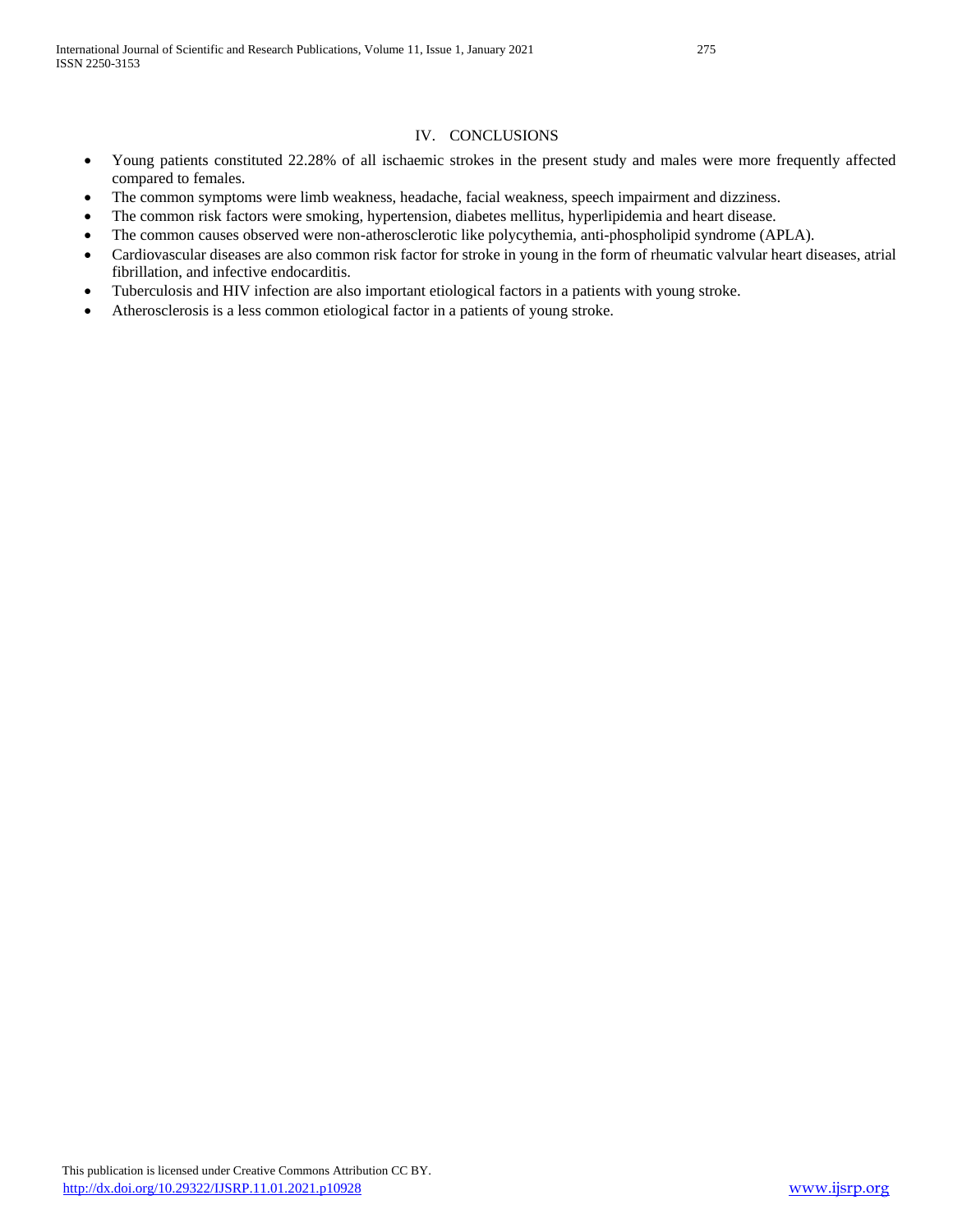- The small number of stroke patient's make the statistical power quite small.
- $\triangleright$  Further prospective studies are needed to validate our findings in different population with larger sample size for better generalization.
- Strokes including hemorrhagic strokes and venous infarcts are not included in the present study.
- $\triangleright$  Angiographic studies are not performed in the present study.

#### **Appendix-**

The full names of the authors and their qualifications is as follows: 1. Dr. Kollipara Sumanth, MBBS, MD Internal Medicine (PostGraduate), email: [drsumanth25@gmail.com](mailto:drsumanth25@gmail.com) 2. Dr.B.A.Shastry, MBBS, MD Internal medicine, professor and unit head, Department of General Medicine, Kasturba medical college and hospital, Manipal, Karnataka, India, email: ba.shastry@manipal.edu

#### **REFERENCES**

- [1] 1. World Health Organization. WHO The top 10 causes of death. 24 Maggio. 2018.
- [2] 2. Sacco RL, Wolf PA, Gorelick PB. Risk factors and their management for stroke prevention: Outlook for 1999 and beyond. Neurology. 1999.
- [3] 3. Nayak SD, Nair M, Radhakrishnan K, Sarma PS. Ischaemic stroke in the young adult: Clinical features, risk factors and outcome. Natl Med J India [Internet]. 1997; Available from: https://www.ncbi.nlm.nih.gov/pubmed/9230597
- [4] 4. Carolei A, Marini C, Ferranti E, Frontoni M, Prencipe M, Fieschi C. A prospective study of cerebral ischemia in the young. Analysis of pathogenic determinants. The National Research Council Study Group. Stroke [Internet]. 1993; Available from: https://www.ncbi.nlm.nih.gov/pubmed/8446970
- [5] 5. Bogousslavsky J, Regli F. Ischemic Stroke in Adults Younger Than 30 Years of Age: Cause and Prognosis. Arch Neurol. 1987;
- [6] 6. Hilton-Jones D, Warlow CP. The causes of stroke in the young. J Neurol. 1985 Jul;232(3):137–43.
- [7] 7. Adams HP, Butler MJ, Biller J, Toffol GJ. Nonhemorrhagic Cerebral Infarction in Young Adults. Arch Neurol. 1986;
- [8] 8. G. L, A. A, G. DP, S. U, P. L, A. S, et al. Etiopathogenesis and prognosis of cerebral ischemia in young adults. A survey of 155 treated patients. Acta Neurol Scand. 1991;
- [9] 9. Adams HP, Kappelle LJ, Biller J, Gordon DL, Love BB, Gomez F, et al. Ischemic stroke in young adults. Experience in 329 patients enrolled in the Iowa Registry of stroke in young adults. Arch Neurol. 1995;
- [10] 10. Boot E, Ekker MS, Putaala J, Kittner S, De Leeuw FE, Tuladhar AM. Ischaemic stroke in young adults: A global perspective. Journal of Neurology, Neurosurgery and Psychiatry. 2020.
- [11] 11. Wroe SJ, Sandercock P, Bamford J, Dennis M, Slattery J, Warlow C. Diurnal variation in incidence of stroke: Oxfordshire community stroke project. Br Med J. 1992;
- [12] 12. Kelly-Hayes M, Wolf PA, Kase CS, Brand FN, McGuirk JM, D'agostino RB. Temporal patterns of stroke onset: The framingham study. Stroke. 1995;
- [13] 13. Bansal BC, Prakash C, Jain AL, Brahmanandam KRV. Cerebrovascular disease in young individuals below the age of 40 years. Neurol India. 1973;
- [14] 14. Bindawas SM, Mawajdeh HM, Vennu VS, Alhaidary HM. Functional recovery differences after stroke rehabilitation in patients with uni- or bilateral hemiparesis. Neurosciences. 2017;
- [15] 15. You RX, McNeil JJ, O'Malley HM, Davis SM, Thrift AG, Donnan GA. Risk factors for stroke due to cerebral infarction in young adults. Stroke. 1997;
- [16] 16. Subha P, Pillai Geethakumari S, Athira M, Nujum Z. Pattern and risk factors of stroke in the young among stroke patients admitted in medical college hospital, Thiruvananthapuram. Ann Indian Acad Neurol. 2015;
- [17] 17. George MG. Risk factors for ischemic stroke in younger adults a focused update. Stroke. 2020;
- [18] 18. Prasad K, Singhal K. Stroke in young: An Indian perspective. Neurol India [Internet]. 2010 Jul 1 [cited 2020 Feb 7];58(3):343. Available from: http://www.neurologyindia.com/text.asp?2010/58/3/343/65531
- [19] 19. Martin PJ. Causes of ischaemic stroke in the young. Postgraduate Medical Journal. 1997.
- [20] 20. Carroll BA. Carotid ultrasound. Neuroimaging Clinics of North America. 1996.
- [21] 21. Damasio H. A Computed Tomographic Guide to the Identification of Cerebral Vascular Territories. Arch Neurol. 1983;
- [22] 22. Wasay M, Farooq S, Khowaja ZA, Bawa ZA, Ali SM, Awan S, et al. Cerebral infarction and tuberculoma in central nervous system tuberculosis: Frequency and prognostic implications. J Neurol Neurosurg Psychiatry. 2014;
- [23] 23. Thwaites GE, van Toorn R, Schoeman J. Tuberculous meningitis: More questions, still too few answers. The Lancet Neurology. 2013.
- [24] 24. Zhang L, Zhang X, Li H, Chen G, Zhu M. Acute ischemic stroke in young adults with tuberculous meningitis. BMC Infect Dis. 2019;
- [25] 25. Philip-Ephraim EE, Charidimou A, Williams E, Kajogbola G. Stroke-like presentation of cerebral toxoplasmosis: Two HIV-infected cases. Cerebrovasc Dis Extra. 2015;
- [26] 26. G. M-B, P. D, A. B, P. M, B. M, R.S. L, et al. Pathogenesis of the immune reconstitution inflammatory syndrome affecting the central nervous system in patients infected with HIV. Brain. 2011;
- [27] 27. Benjamin LA, Corbett EL, Connor MD, Mzinganjira H, Kampondeni S, Choko A, et al. HIV, antiretroviral treatment, hypertension, and stroke in Malawian adults. Neurology. 2016;
- [28] 28. Benjamin LA, Bryer A, Lucas S, Stanley A, Allain TJ, Joekes E, et al. Arterial ischemic stroke in HIV: Defining and classifying etiology for research studies. Neurology: Neuroimmunology and NeuroInflammation. 2016.
- [29] 29. Kittner SJ, Stern BJ, Wozniak M, Buchholz DW, Earley CJ, Feeser BR, et al. Cerebral infarction in young adults: The Baltimore-Washington Cooperative Young Stroke Study. Neurology [Internet]. 1998 Apr 1 [cited 2018 Dec 4];50(4):890–4. Available from: http://www.neurology.org/cgi/doi/10.1212/WNL.50.4.890
- [30] 30. Bogousslavsky J, Pierre P. Ischemic stroke in patients under age 45 [Internet]. Neurologic Clinics. 1992. Available from: https://www.ncbi.nlm.nih.gov/pubmed/1556998